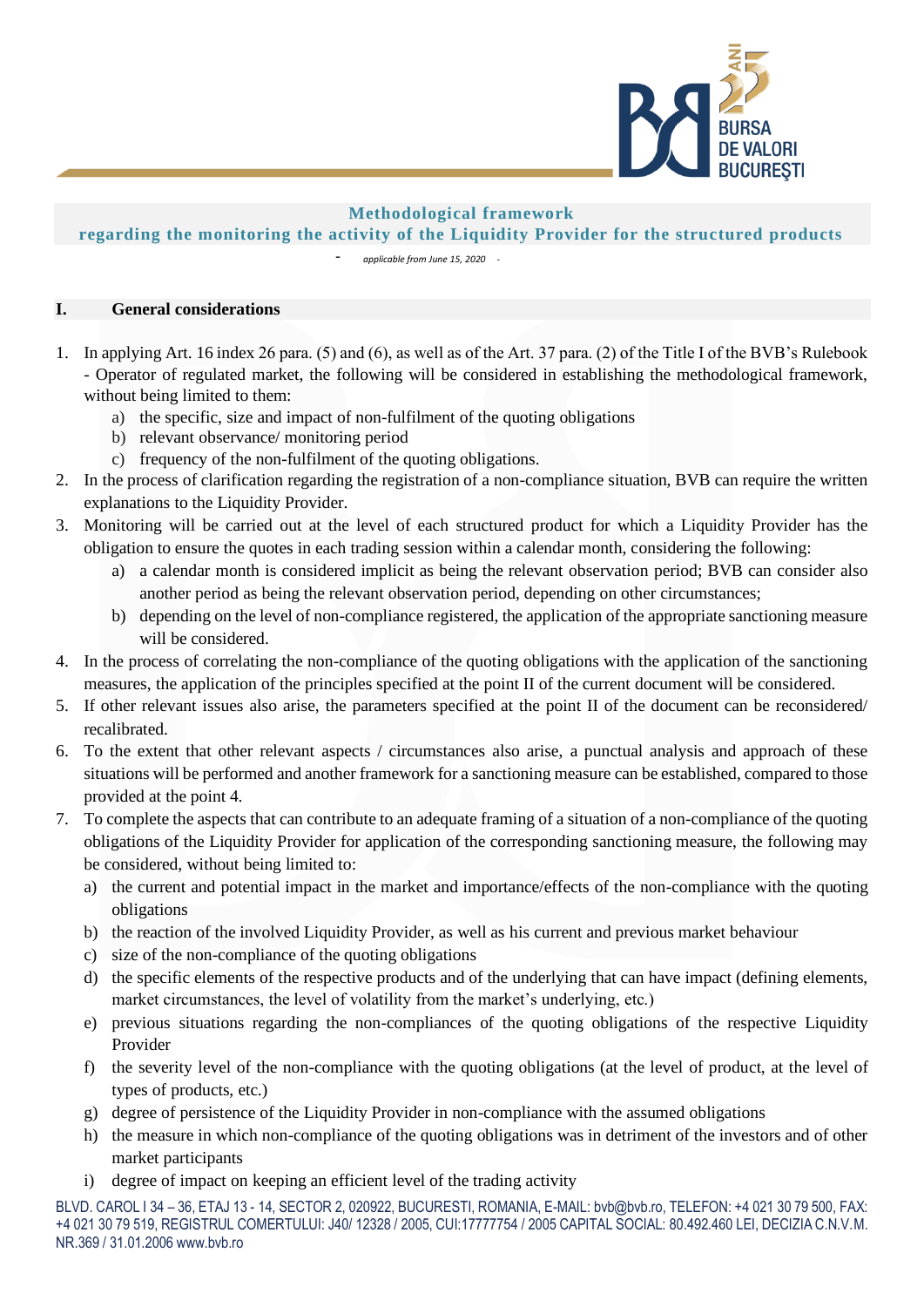

8. In order to have the size of the activity of a Liquidity Provider at the level of all the related structured products, the information with regard to the degree of non-compliance of the quoting obligations for each product at the level of a calendar month can be utilised, according to the principles from the current document.

## **II. Monitoring principles and sanctioning measures**

- **A. In case of occurrence of the following in the monitoring the Liquidity Provider activity for a structured product:**
	- a) if one of the following occurs, a *written notification* will be applied:
		- 1. no quotes were provided during a trading session
		- 2. non-compliance to quoting obligations during two consecutive trading sessions
		- 3. the number of days of non-compliance to quoting obligations for a structured product is between [3, 5] trading sessions during a calendar month
	- b) if one of the following occurs, a *written reminder (alert)* will be applied:
		- 1. the number of days of non-compliance to quoting obligations for a structured product is between [6, 8] trading sessions during a calendar month
		- 2. the monthly quoting obligations performance of a Liquidity Provider (monthly net average percentage) is lower than the assumed daily minimum percentage – according to the methodology used for the dissemination on the BVB's website
		- 3. the case from a) item 3 is encountered for two consecutive months
	- c) if one of the following occurs, a *written warning* will be applied and the Liquidity Provider will be enrolled for that structured product in the *Special Watch List of Liquidity Providers activity, level 1 – basic infringement*
		- 1. the number of days of non-compliance to quoting obligations for a structured product is greater than 8 trading sessions from a calendar month
		- 2. one of the situations from b) 1. and b) 2. is encountered for two consecutive months
		- 3. the situation from a) 3. is encountered for 3 consecutive months
	- d) if one of the following situations occurs, a *written warning* will be applied and the respective Liquidity Provider will be enrolled for that structured product in the *Special Watch List of Liquidity Providers activity, level 0 – serious infringement:*
		- 1. for two consecutive months, the number of days of non-compliance to quoting obligations for a structured product is greater than 8 trading sessions in a calendar month
		- 2. for three consecutive months one of the situations from b) 1. and b) 2. occurs